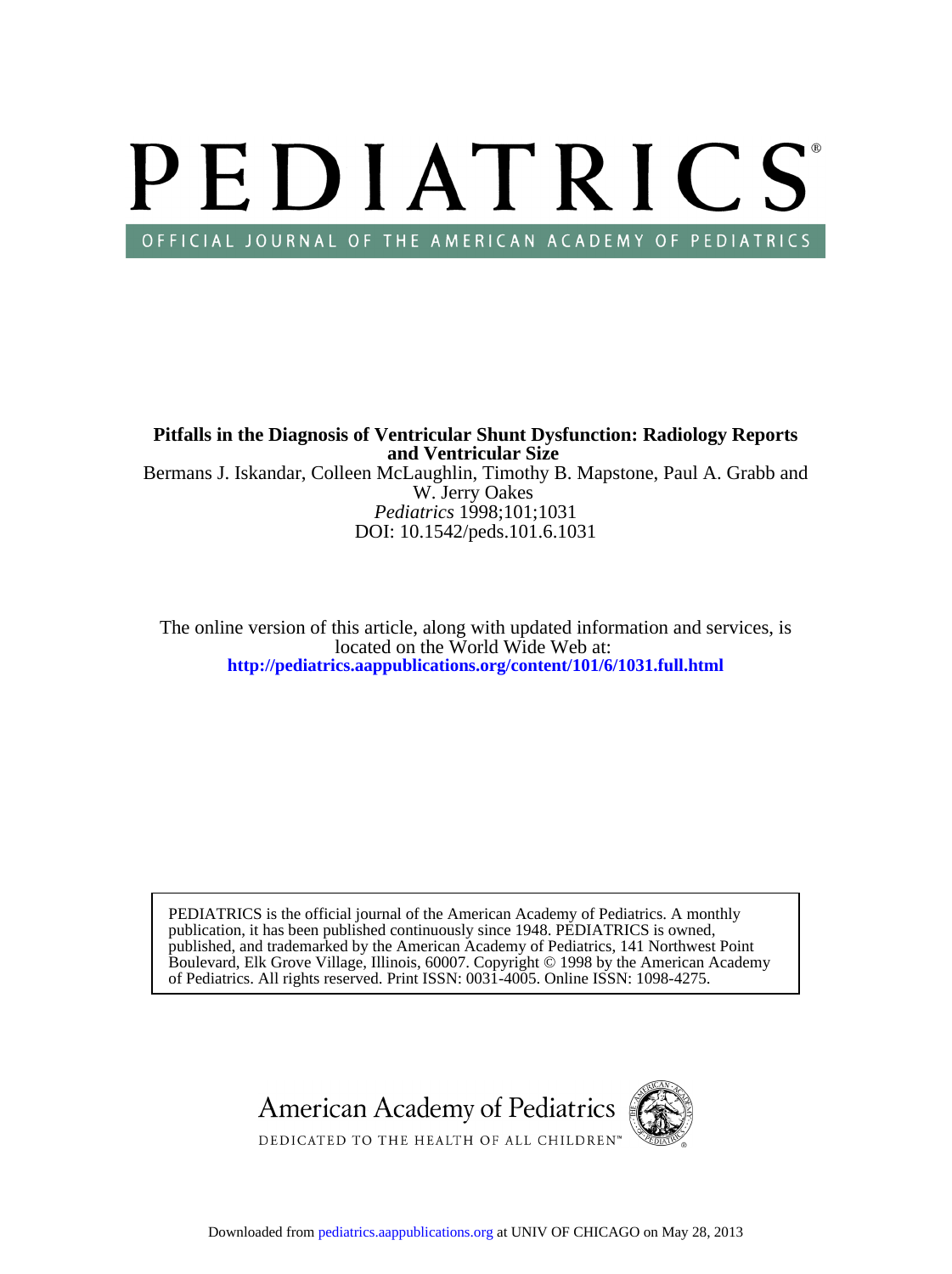## **Pitfalls in the Diagnosis of Ventricular Shunt Dysfunction: Radiology Reports and Ventricular Size**

Bermans J. Iskandar, MD\*; Colleen McLaughlin, RN\*; Timothy B. Mapstone, MD\*; Paul A. Grabb, MD\*; and W. Jerry Oakes, MD\*‡

**ABSTRACT.** *Introduction.* **The diagnosis of shunt malfunction can be difficult even for the experienced clinician and may lead to disastrous circumstances when misinterpreted. Less experienced physicians may rely more on radiographic reports as a primary diagnostic modality. In this study, we evaluated the reliability of using these reports without accurate clinical assessment.**

*Methods.* **All shunt revisions seen at Children's Hospital (Birmingham, AL) between January 1996 and August 1996 were reviewed, excluding patients with brain tumors, supratentorial extraaxial fluid collections, and infections. Sixty-eight patients underwent 100 operations for shunt malfunction. All patients had evidence of shunt blockage, disconnection, catheter malposition, or valve pressure incompatibility. The prospective radiographic interpretation of preoperative computed tomography and magnetic resonance imaging scans was reviewed in each case.**

*Results.* **Twenty-four percent of the reports made no mention of shunt malfunction. In this group, the ventricular system was described as "unchanged," "stable," "normal," "unremarkable," "small," "smaller," "slit," "negative," and "no hydrocephalus," with no other comment to support a diagnosis of shunt malfunction. An additional 9% of reports contained the same terms, while also hinting at some other clinical or radiographic data that suggest the possibility of shunt failure (eg, a shunt disconnection seen on plain radiographs), despite the scan findings. In all patients in this group, symptoms improved after surgery.**

*Conclusion.* **We conclude that as many as one third of patients presenting with shunt malfunction will not have the diagnosis of shunt malfunction supported by a prospective radiologic interpretation of brain imaging. Although the neurosurgical community can assess the clinical situation to determine the need for surgery, other clinicians can be easily reassured by a radiographic report that does not mention or diagnose shunt malfunction. Today, more than ever, nonneurosurgeons are being called on to evaluate complex clinical situations and may rely on radiographic reports.** *Pediatrics* **1998;101:1031– 1036;** *hydrocephalus, ventricle size, radiology reports, ventricular shunt.*

ABBREVIATIONS. CT, computed tomography; MRI, magnetic resonance imaging; CSF, cerebrospinal fluid; ICP, intracranial pressure.

Shunt malfunction is one of the most common clinical problems in pediatric neurosurgery.<br>The diagnosis can be both difficult and perplexing even for the experienced clinician. With the adclinical problems in pediatric neurosurgery. The diagnosis can be both difficult and perplexing even for the experienced clinician. With the advent of managed care, primary care physicians are being asked with more frequency to evaluate patients with possible shunt malfunction, a task typically reserved for the neurosurgeon. Because of their relative inexperience in reading cranial imaging and managing shunt patients, generalists tend to rely heavily on radiology reports in their assessments. In this study, we objectively evaluate the reliability of these reports in diagnosing shunt dysfunction.

#### **METHODS**

One hundred consecutive shunt revisions at the Children's Hospital in Birmingham, AL, were reviewed retrospectively. These occurred in 68 patients between January 1996 and August 1996. In each case, the medical records and radiographic studies including computed tomography (CT) and magnetic resonance imaging (MRI) scans were examined. The prospective (preoperative) interpretation of the CT and MRI studies in the radiology reports were then noted. These reports were generated primarily by pediatric radiologists in a busy children's hospital. Patients with associated disorders that may have caused symptoms independently from the hydrocephalus were excluded from the study in order not to confuse our diagnostic criteria. These included patients with brain tumors, shunt infections, and supratentorial extraaxial fluid collections. One other patient was excluded because of a negative surgical finding (no shunt malfunction was demonstrated). In all patients, therefore, a diagnosis of shunt failure was determined intraoperatively. The preoperative imaging reports were evaluated for the presence of information that may have inferred incorrectly that the shunt had not failed.

#### **RESULTS**

#### **Age and Etiology of Hydrocephalus**

The patients ranged from 1 month to 26 years of age (mean, 6 years; median, 4 years). There were minimal differences in the distributions of age and etiology of hydrocephalus between the subset of patients with misleading reports and the rest of the patients (patients whose diagnosis of shunt failure was obvious from the outset) (Figs 1, 2). An important observation, however, is that the Dandy Walker and miscellaneous groups are somewhat overrepresented in the category of misleading reports. This may be explained partially by the fact that multiple compartment hydrocephalus is more difficult to evaluate than simple hydrocephalus. In the latter all ventricles tend to dilate proportionally, whereas in the former the ventricles do not communicate freely, and more than one shunt catheter is frequently needed. A typical example is that of the Dandy

From the Departments of \*Pediatric Neurosurgery and ‡Pediatrics, Division of Pediatric Neurosurgery, Children's Hospital, Birmingham, Alabama. Received for publication Jun 19, 1997; accepted Nov 26, 1997.

Reprint requests to (W.J.O.) Division of Pediatric Neurosurgery, Children's Hospital, 1600 7th Ave S, Birmingham, AL 35233.

PEDIATRICS (ISSN 0031 4005). Copyright © 1998 by the American Academy of Pediatrics.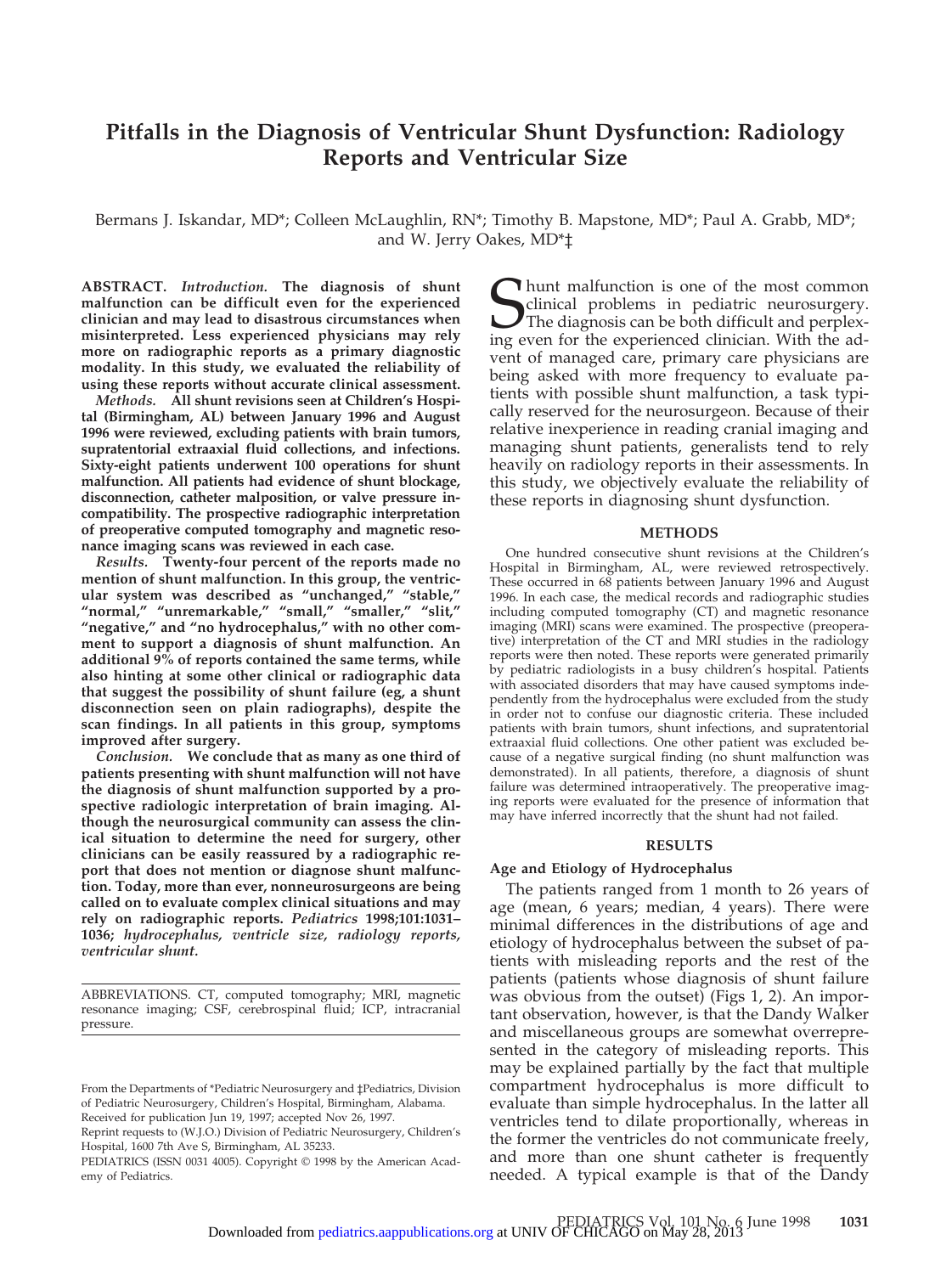

**Fig 1.** Graph comparing the etiology of hydrocephalus in the study group and the rest of the patients.



**Fig 2.** Graph comparing the age distributions of the study group (the 33 shunt revisions with misleading reports) and the rest of the

Walker patient whose posterior fossa shunt fails and the supratentorial shunt remains functional. In any case, hydrocephalus of different etiologies may have different hydrodynamic considerations, thus the added complexity in diagnosing shunt failure.

#### **Incidence of Misleading Radiology Reports**

In 24 of 100 cases, the imaging reports included terms describing the scan or the size of the ventricular system, which implied that the shunt functioned properly: "unchanged," "stable," "normal," "unremarkable," "small," "smaller," "slit," "negative," and "no hydrocephalus." In an additional 9 cases, the same terms were used along with other statements indicating that the possibility of shunt failure still existed despite the unremarkable ventricles. This often was attributable to two factors: the radiologists at this institution are aware that small ventricles still could be consistent with shunt failure, and they discuss most cases with the neurosurgeons for clinical correlation. These statements included the following: 1) in 3 cases, an enlarged syrinx (Fig 3) was noted on a cervical MRI scan (one of these extended into a syringobulbia seen on the initial brain MRI scan). The radiologist concluded that the syrinx may be a manifestation of shunt failure despite the stable or



Fig 3. T1-weighted sagittal MRI of the cervical spine showing a syrinx. The head CT scan revealed "small" ventricles. The syrinx and symptoms improved after the ventriculoperitoneal shunt was revised.

unremarkable ventricles; 2) 1 patient had a shunt disconnection (Fig 4) seen on plain radiographs (shunt series); 3) subgaleal fluid was noted along the shunt tract on the CT scan of 2 patients, indicating shunt failure (Fig 5); 4) in 1 other case, the radiologist noted that the comparison scan (in which the ventricles were "unchanged") was obtained at a time when there was shunt malfunction; 5) the radiologist noted in the report that after discussion with the neurosurgeon, shunt malfunction could not be ruled out despite the "stability" of the scan; and 6) another report noted that although the ventricles were small, one cannot rule out slit ventricle syndrome. This patient was seen to have a shunt disconnection on plain radiographs that were not seen initially by the radiologist. Therefore, of 100 cases with surgically or radiographically proven shunt failure, 33 had radiology reports that were potentially misleading.

Finally, in at least 11 of the 100 cases, or one third of the 33 cases with misleading reports, the ventricles were noted to be small by both the radiologist and the neurosurgeon. Therefore, the diagnosis of shunt malfunction in these cases could not be made from the CT scan findings.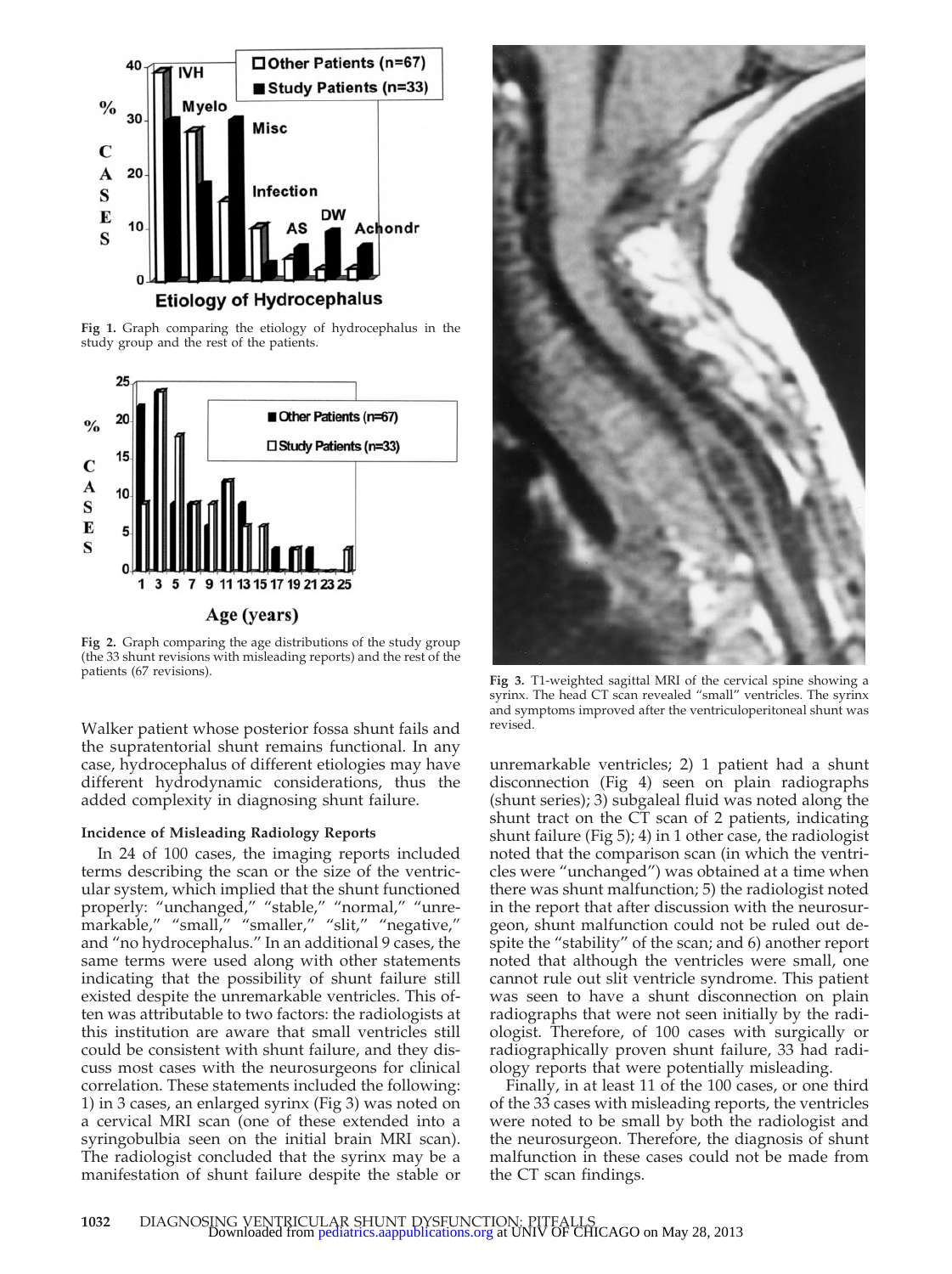

**Fig 4.** Head CT scan showing small ventricles. Note the subgaleal fluid collection (arrow), which indicates in this case that the shunt was not working properly.

#### **Diagnosis**

Despite the misleading reports, the clinical suspicion of shunt failure in these 33 cases (30 patients) was enough to necessitate operative exploration. These diagnoses were made as follows: most patients (21 cases) had symptoms reminiscent of previous shunt dysfunction. In addition, there were 4 cases of subgaleal fluid accumulation, 2 cases of increasing head circumference, 1 case of cerebrospinal fluid (CSF) leak, 3 cases of shunt disconnection seen on plain radiographs, and 3 cases of an enlarging syrinx seen on MRI scan. In instances in which the diagnosis was uncertain, a shunt patency (nuclear medicine) study (3 cases) or Camino continuous intracranial pressure (ICP) monitoring (2 cases) demonstrated evidence of shunt failure or raised intracranial pressure. Finally, in another 7 cases, the neurosurgeon added additional information to the radiologist's report, showing shunt failure: 1) in 2 patients, a shunt disconnection was seen on plain radiographs read by a different radiologist; 2) the neurosurgeon noted increased mass effect from a suprasellar cyst in a shunted patient; once the shunt was revised, the mass effect improved and the symptoms resolved; 3) in 4 cases, the neurosurgeon found other previous scans with smaller ventricles; the radiologist had reviewed only the previous scans with larger or same-size ventricles.

#### **Intraoperative Findings**

Intraoperative findings helped confirm the diagnosis of shunt malfunction in 28 of the 33 patients with misleading reports. There were 19 obstructions (8 proximal, 6 distal, and 5 combined proximal and distal obstructions); five shunt disconnections or fractures, two of which were not evident on plain radiographs, even retrospectively; and one case of lack of abdominal absorption of CSF, one overdrainage, and two catheter migrations (one catheter migrated backward into the subcutaneous tissues, and the other migrated back into the pleural space, demonstrating that the tubing originally had been tunneled under a rib). There were two cases of valve pressure incompatibility.

#### **Postoperative Improvement**

In 25 of the 29 symptomatic cases (patients with subgaleal collections and CSF leaks were considered symptomatic), there was complete resolution of symptoms after shunt revision; in the other 4 cases, the symptoms and signs improved; all 4 had shown evidence of shunt dysfunction intraoperatively.

The Table summarizes the findings in all 33 cases, including the terms and conclusions used in the imaging reports, the interpretation of the scan by the neurosurgeon, the presenting clinical findings, and how a final diagnosis was made.

#### **DISCUSSION AND RECOMMENDATIONS**

Missing the diagnosis of shunt malfunction may lead to permanent neurologic injury or death. In this study, we have attempted to evaluate the re-

**Fig 5.** Skull radiograph in a patient with "unchanged" ventricles on head CT scan. This patient has lateral as well as fourth ventricular catheters. Note the shunt disconnection distal to the three-way connector.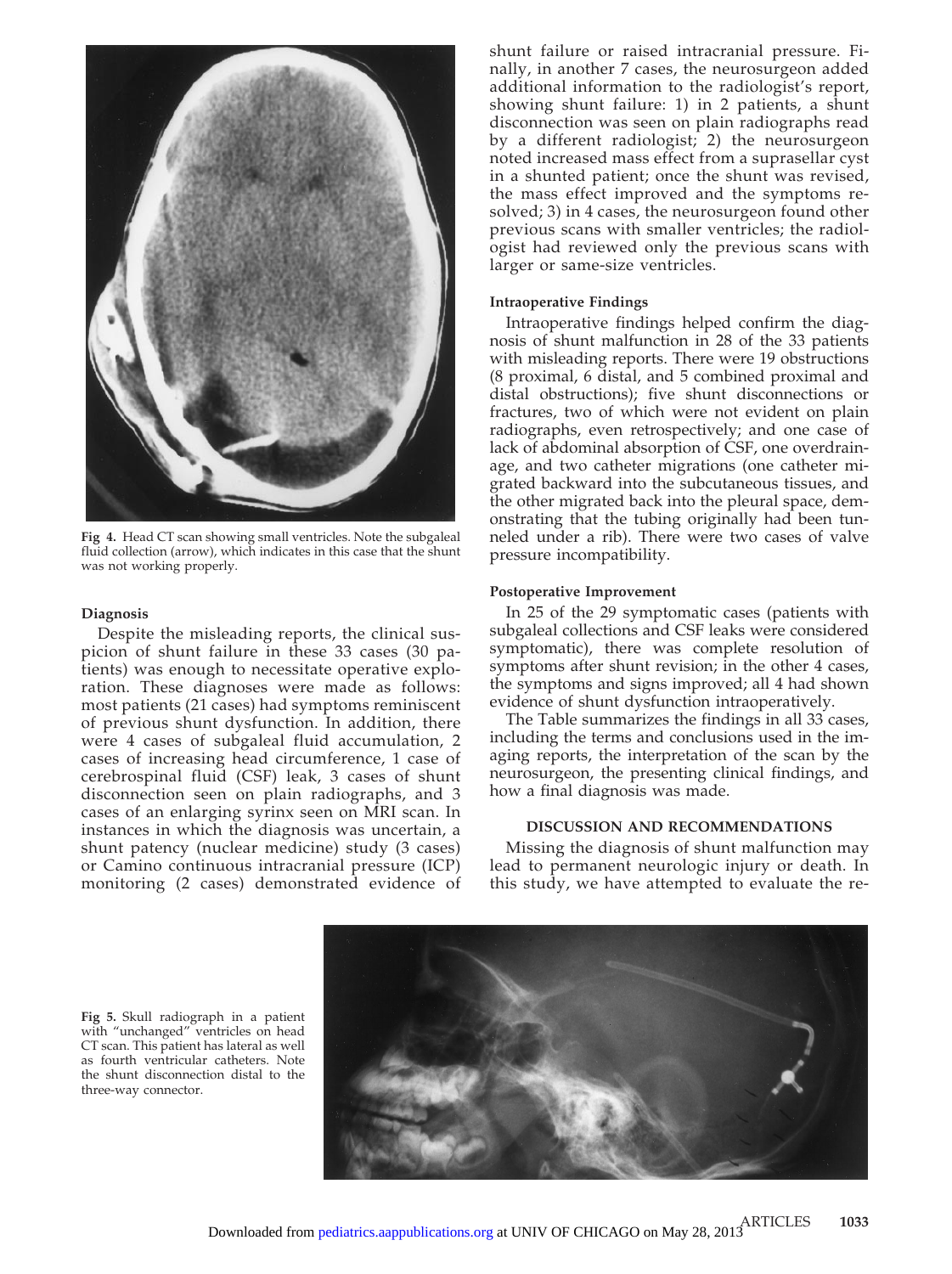|              | <i>Revierto move rations</i>     |                                                                           |                                          |                                               |                                                          |                    |
|--------------|----------------------------------|---------------------------------------------------------------------------|------------------------------------------|-----------------------------------------------|----------------------------------------------------------|--------------------|
| Patient      | <b>Disease</b>                   | Reason for<br>Evaluation                                                  | Diagnosis Made By                        | Cause of Failure                              | CT: Ventricle Size,<br>by Radiologist                    | by Surgeon         |
| $\mathbf{1}$ | Intraventricular<br>hemorrhage   | Fractured shunt                                                           | Plain radiographs                        | Fractured shunt                               | Unchanged                                                | Large              |
| 2            | Other                            | Ventricular<br>enlargement                                                | Comparison with<br>old CT                | Unknown                                       | Unchanged from<br>failure: large                         | Larger             |
| 3            | Myelomeningocele                 | Nausea/vomiting<br>and subgaleal<br>collection                            | Subgaleal fluid                          | Distal malfunction                            | Smaller; subgaleal<br>fluid                              | Large              |
| 4            | Encephalocele                    | Enlarging head<br>circumference/<br>bulging fontanel                      | CT; surgical<br>exploration              | Proximal<br>obstruction                       | Unchanged; large;<br>cannot rule out<br>dysfunction      | Unchanged; large   |
| 5            | Intraventricular<br>hemorrhage   | Headache, nausea/<br>vomiting, lethargy                                   | Surgical exploration Proximal/distal     | obstruction                                   | Unchanged                                                | smaller; tiny      |
| 6            | Intraventricular<br>hemorrhage   | Headache                                                                  | Surgical exploration Proximal            | obstruction                                   | Unchanged                                                | Small              |
| 7            | Intraventricular<br>hemorrhage   | Headache                                                                  | Continuous ICP<br>monitoring             | Proximal<br>obstruction                       | Unchanged; small                                         | Unchanged; small   |
| 8            | Intraventricular<br>hemorrhage   | Subgaleal collection                                                      | Subgaleal collection Proximal            | obstruction                                   | Smaller; mild<br>dilatation                              | Smaller            |
| 9            | Myelomeningocele                 | Fatigue, speech<br>problems, neck<br>pain                                 | CT; surgical<br>exploration              | Proximal/distal<br>obstruction                | Stable; large; no<br>malfunction                         | Large              |
| 10           | Other                            | Enlarged ventricles                                                       | CT; surgical<br>exploration              | Proximal<br>obstruction                       | Smaller, but still<br>large                              | Large              |
| 11           | Intraventricular<br>hemorrhage   | Headache, nausea/<br>vomiting                                             | Continuous ICP<br>monitoring             | Overdrainage                                  | Unchanged; large<br>occipital horns                      | Large              |
| 12           | Meningitis                       | Headache, nausea/<br>vomiting                                             | CT; surgical<br>exploration              | Proximal/distal<br>obstruction                | Normal; no<br>malfunction                                | Large              |
| 13           | Cyst                             | Increasing head<br>circumference                                          | Plain x-rays;<br>compared with<br>old CT | Shunt fracture                                | Stable; large                                            | Larger             |
| 14           | Aqueductal stenosis Moderate     | ventricular<br>dilatation                                                 | CT; surgical<br>exploration              | Distal malfunction                            | Unchanged                                                | Large              |
| 15           | Myelomeningocele                 | Nausea/vomiting,<br>respiratory<br>distress                               | Plain radiographs                        | Displaced catheter                            | Unchanged; large;<br>unlikely failed                     | Large              |
| 16           | Intraventricular<br>hemorrhage   | Headache                                                                  | Surgical exploration Proximal            | obstruction                                   | Slit; stable;<br>previously large                        | Slit               |
| 17           | Other                            | Nausea/vomiting,<br>seizures                                              | CT; surgical<br>exploration              | Unknown                                       | Smaller                                                  | Large              |
| 18           | Dandy Walker                     | Subgaleal collection                                                      | Subgaleal collection Fractured shunt     |                                               | Smaller; mild<br>dilatation                              | Large              |
| 19           | Dandy Walker                     | Subgaleal collection                                                      | Subgaleal collection Displaced catheter  |                                               | Small; subgaleal<br>fluid                                | Larger             |
| 20<br>21     | Dandy Walker<br>Intraventricular | CSF leak<br>Headache, nausea/                                             | CSF leak<br>Plain radiographs            | Valve malfunction                             | Slit<br>Shunt disconnection Stable; can't r/o slit Small | Slit               |
| 22           | hemorrhage<br>Myelomeningocele   | vomiting, lethargy<br>Headache, lethargy,                                 | MRI                                      | Shunt disconnection Small; syrinx             | vent syndrome                                            | Small              |
| 23           | Achondroplasia                   | parinaud's<br>Headache, nausea/                                           | Surgical exploration Unknown             |                                               | Unchanged; small                                         | Small              |
| 24           | Achondroplasia                   | vomiting<br>Headache, nausea/                                             | Comparison with                          | Proximal/valve                                | Normal                                                   | Larger             |
| 25           | Cyst                             | vomiting, lethargy<br>Headache, ataxia                                    | old CT<br>MRI                            | obstruction<br>Valve malfunction              | Unchanged; stable;                                       | Large              |
| 26           | Trauma                           | Headache,                                                                 | Papilledema                              | Distal malfunction                            | large<br>Normal                                          | Normal             |
| 27           | Other                            | papilledema<br>Headache, nausea/                                          | Shunt tap                                | Proximal                                      | Slit                                                     | Slit               |
| 28           | Intraventricular<br>hemorrhage   | vomiting, lethargy<br>Headache, nausea/<br>vomiting,                      | Papilledema                              | obstruction<br>Proximal/distal<br>obstruction | Small                                                    | Small              |
| 29           | Intraventricular                 | papilledema<br>Headache, nausea/                                          | Nuclear medicine                         | Valve                                         | Smaller; no recent                                       | Large              |
| 30           | hemorrhage<br>Myelomeningocele   | vomiting<br>Headache, back                                                | study<br>Nuclear medicine                | incompatibility<br>Valve                      | films<br>Unchanged; large;                               | Unknown            |
| 31           | Trauma                           | pain, clumsiness<br>Worsening esotropia Surgical exploration Valve/distal | study                                    | incompatibility                               | syrinx larger<br>Stable                                  | Large              |
| 32           | Cyst                             | Cyst mass effect on<br>MRI                                                | MRI scan                                 | obstruction<br>Distal obstruction;            | Stable; large                                            | Large; suprasellar |
| 33           | Myelomeningocele                 | Syrinx                                                                    | MRI; nuclear<br>medicine study           | cyst<br>Proximal<br>obstruction               | Unremarkable; large Small; syrinx<br>syrinx              | cyst               |

**TABLE.** Summary of Presentations and Results Among the Shunt Failure Patients Who Had Potentially Misleading Radiology Reports (33 Revisions in 30 Patients)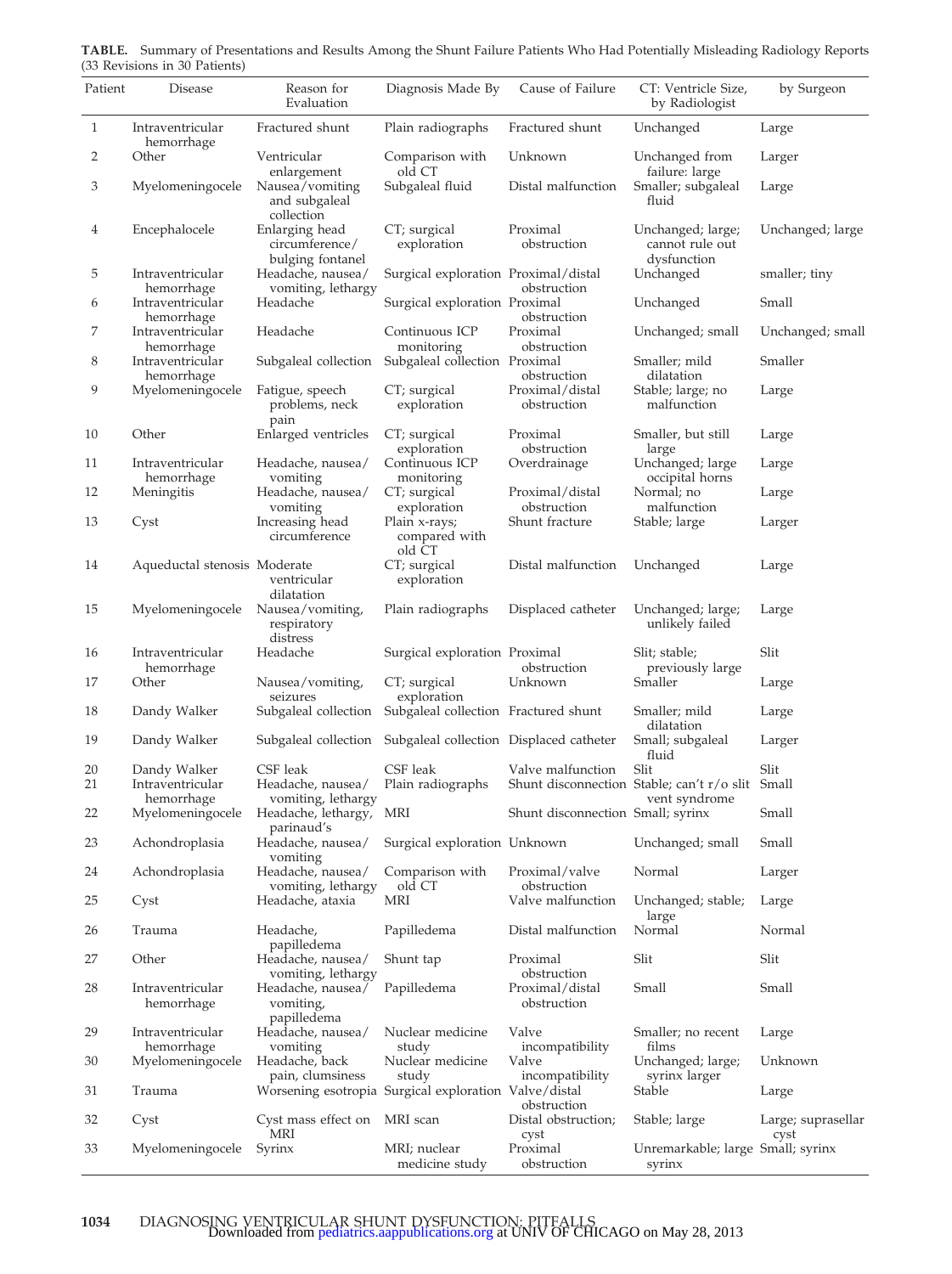

**Fig 6.** Schematic diagram of a hypothetic relationship between ICP and ventricular volume. The ICP changes minimally as the ventricle enlarges, until the ventricular volume reaches a certain point, after which the ICP shows a rapid increase. The dotted curve represents a patient with increased compliance, causing a shifting of the curve to the right.

liability of radiology reports in the assessment of shunt function to minimize the chance of such misdiagnoses. The results support several important conclusions:

- 1. Approximately 11% of shunt failures present with brain imaging studies showing small ventricles, therefore, CT and MRI scans should not be used as the only or definitive diagnostic modality when evaluating shunt function. Causes of small ventricles despite shunt failure include poor compliance, overdrainage, slit ventricle syndrome, intermittent shunt malfunction, and the possibility that the ventricles may have been even smaller in the past (therefore, the current ventricles actually are enlarged compared with the previous study). The presence of shunt dysfunction with normal ventricular size is well documented in the literature.1–4 The phenomenon of poor compliance of the ventricles may occur after chronic shunting and is probably, in part, a reflection of changes in the biomechanical and biological properties of the brain and ependyma. $3,5$  In at least one study, patients who tended to suffer from acute deteriorations in neurologic function had noncompliant pressure-volume curves, as opposed to patients with subtle (usually intellectual, social, or developmental) deteriorations, who had compliant (normal) curves and ventricles that enlarged routinely after shunt failure. In the latter group, deteriorations occurred only after the intracranial pressure rose to the steep portion of the normal curve (Fig 6).<sup>3,6</sup>
- 2. When a scan shows large ventricles, an effort should be made to find out whether the ventricles have ever been smaller in size, thus usually implying that the current shunt has failed. (This is not always the case, however. For instance, in cases of slit ventricle syndrome, larger ventricles are preferable.) All previous scans should be reviewed and compared with the current scan. Furthermore, it would be important to figure out

which of these scans was obtained at a time when the shunt was not functional. Finally, even if the ventricles had never changed in size, the presence of large ventricles still should raise the suspicion for shunt failure. In the general radiology literature, the need for comparisons with previous radiologic studies and the extent of descriptive detail in the radiology reports have been debated.<sup>7,8</sup> The seriousness with which such issues should be taken in evaluating shunts cannot be overstated.

- 3. The presence of disorders that shunt the CSF away from the ventricular system, thus keeping the ventricle size small, should be recognized. These disorders include CSF leak from one of the skin incisions, subgaleal collections of CSF, and the formation or enlargement of a syringohydromyelia.
- 4. In all of the cases in this study, the appropriate diagnosis of shunt dysfunction was made, despite a "stable" scan finding, because the neurosurgeon had sufficient clinical suspicion to pursue other diagnostic avenues. In addition, the radiologists at our institution often discuss their cases with the neurosurgeons, recognizing that scans may not always be reliable in diagnosing malfunction. Excluding shunt malfunction can be difficult even for experienced neurosurgeons. Additional studies often are obtained by the neurosurgeon to solidify a diagnosis. Such studies include shunt taps, intracranial pressure monitoring, shunt patency studies, long periods of observation in the hospital, and even an occasional surgical exploration. When the shunt evaluation is performed by pediatricians and emergency room physicians, the rate of misdiagnosis has the potential of being even greater. A primary care physician without specialized training is less able to read brain scans and less experienced in managing children with shunts. Nonspecialists will tend to rely more on the radiologist's report for their assessment, and thus risk missing the diagnosis and sending the patient home with a tenuous situation. The consequences in this case may be disastrous.
- 5. Finally, it is important to note that the final determination of shunt function in our patient population has been the surgeon's intraoperative evaluation. The design of this study is open to criticism because there was no independent confirmation of the findings by nonneurosurgeons. Although this fault is inherent to the design, there was no obvious practical alternative that could have been pursued in this retrospective evaluation. In support of the neurosurgeon's assessment was the improved clinical course of the patients after the vast majority of revisions, and the fact that intraoperative evaluation of shunt function often is relatively straightforward.

Physicians who may be called on to evaluate shunts are required to appreciate the complexity and difficulties of managing shunt patients and seek early neurosurgical assistance. Currently, even under the best circumstances (ie, in a children's hospital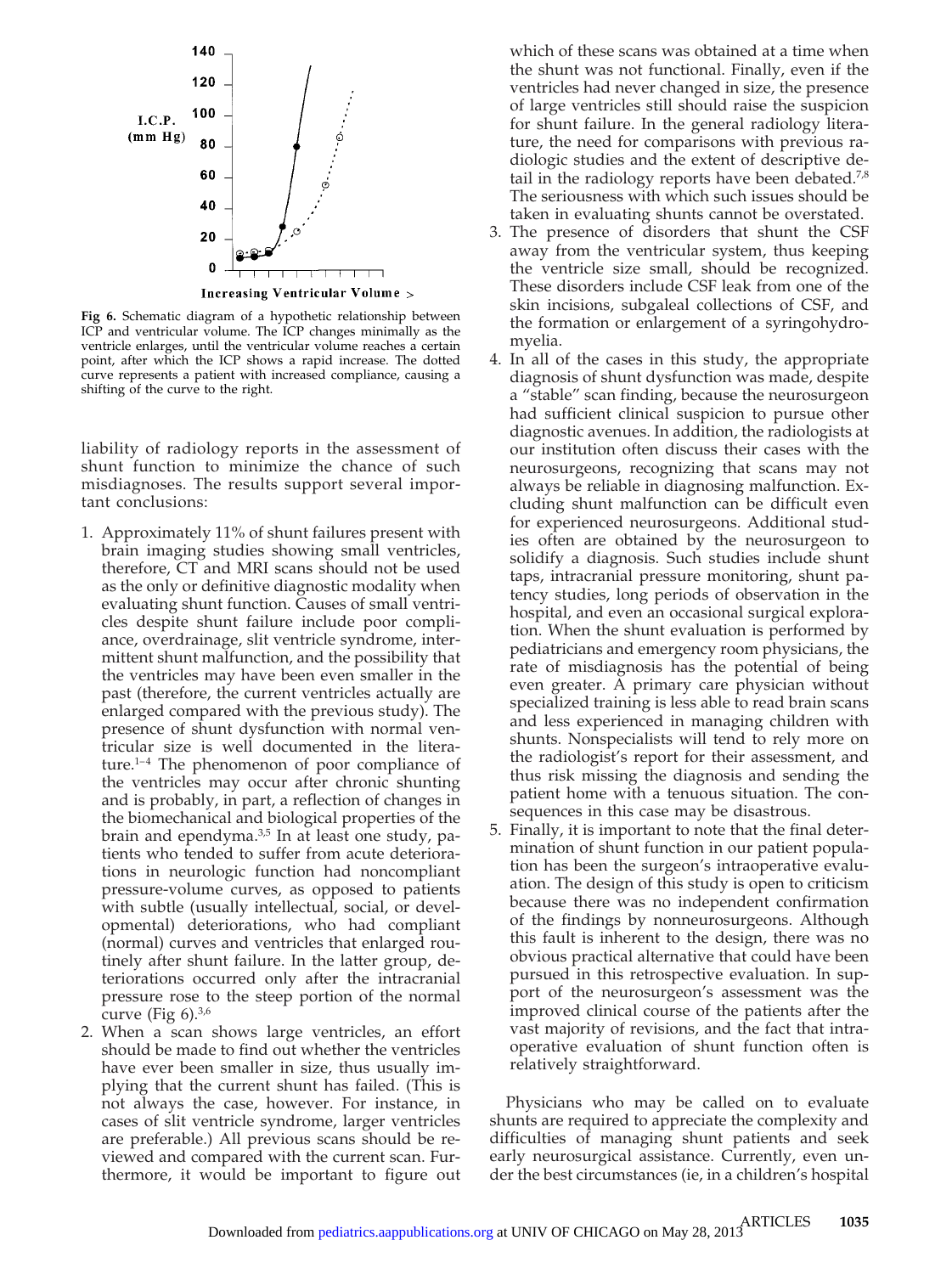with a busy and competent radiology department), radiology reports may be misleading.

#### **REFERENCES**

- 1. Amacher AL, Spence JD. Spectrum of benign intracranial hypertension in children and adolescents. *Child Nerv Syst*. 1985;1:81–86
- 2. Borgesen SE, Gjerris F. Relationships between intracranial pressure, ventricular size, and resistance to CSF outflow. *J Neurosurg*. 1987;67: 535–539
- 3. Fried A, Shapiro K. Subtle deterioration in shunted childhood hydrocephalus. A biomechanical and clinical profile. *J Neurosurg*. 1986;65:211–216
- 4. Engel M, Carmel PW, Chutorian AM. Increased intraventricular pres-

sure without ventriculomegaly in children with shunts: "normal volume" hydrocephalus. *Neurosurgery*. 1979;5:549–552

- 5. Oi S, Matsumoto S. Morphological findings of postshunt slit-ventricle in experimental canine hydrocephalus. Aspects of causative factors of isolated ventricles and slit-ventricle syndrome. *Child Nerv Syst*. 1986;2: 179–184
- 6. Shapiro K, Fried A, Marmarou A. Biomechanical and hydrodynamic characterization of the hydrocephalic infant. *J Neurosurg*. 1985;63:69–75
- 7. Hunter TB, Boyle RR. The value of reading the previous radiology report. *AJR Am J Roentgenol*. 1988;150:697–698
- 8. McLoughlin RF, So CB, Gray RR, Brandt R. Radiology reports: how much descriptive detail is enough? *AJR Am J Roentgenol*. 1995;165: 803–806